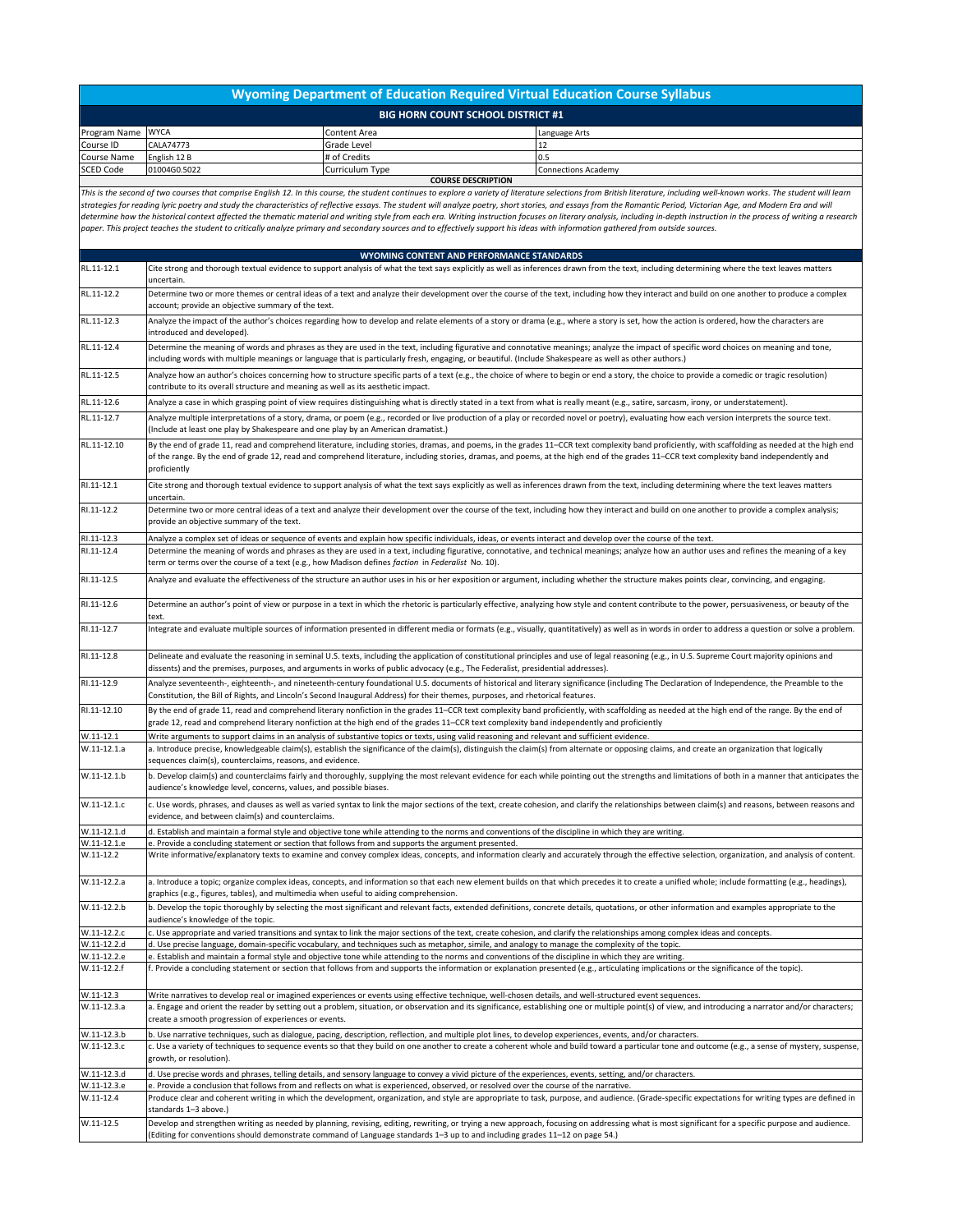| $W.11-12.6$                      | Use technology, including the Internet, to produce, publish, and update individual or shared writing products in response to ongoing feedback, including new arguments or information.                                                                                                                                                                                                                                                    |                                                                                                                                                                         |                                                                                                                                                                                                       |  |  |
|----------------------------------|-------------------------------------------------------------------------------------------------------------------------------------------------------------------------------------------------------------------------------------------------------------------------------------------------------------------------------------------------------------------------------------------------------------------------------------------|-------------------------------------------------------------------------------------------------------------------------------------------------------------------------|-------------------------------------------------------------------------------------------------------------------------------------------------------------------------------------------------------|--|--|
| W.11-12.7                        | Conduct short as well as more sustained research projects to answer a question (including a self-generated question) or solve a problem; narrow or broaden the inquiry when appropriate;<br>synthesize multiple sources on the subject, demonstrating understanding of the subject under investigation.                                                                                                                                   |                                                                                                                                                                         |                                                                                                                                                                                                       |  |  |
| $W.11-12.8$                      | Gather relevant information from multiple authoritative print and digital sources, using advanced searches effectively; assess the strengths and limitations of each source in terms of the task,<br>purpose, and audience; integrate information into the text selectively to maintain the flow of ideas, avoiding plagiarism and overreliance on any one source and following a standard format for<br>citation.                        |                                                                                                                                                                         |                                                                                                                                                                                                       |  |  |
| W.11-12.9                        | Draw evidence from literary or informational texts to support analysis, reflection, and research.                                                                                                                                                                                                                                                                                                                                         |                                                                                                                                                                         |                                                                                                                                                                                                       |  |  |
| W.11-12.9.a                      | a. Apply grades 11-12 Reading standards to literature (e.g., "Demonstrate knowledge of eighteenth-, nineteenth- and early-twentieth-century foundational works of American literature,<br>including how two or more texts from the same period treat similar themes or topics").                                                                                                                                                          |                                                                                                                                                                         |                                                                                                                                                                                                       |  |  |
| W.11-12.9.b                      | b. Apply grades 11-12 Reading standards to literary nonfiction (e.g., "Delineate and evaluate the reasoning in seminal U.S. texts, including the application of constitutional principles and use of<br>legal reasoning [e.g., in U.S. Supreme Court Case majority opinions and dissents] and the premises, purposes, and arguments in works of public advocacy [e.g., The Federalist, presidential<br>addresses]").                      |                                                                                                                                                                         |                                                                                                                                                                                                       |  |  |
| W.11-12.10                       | Write routinely over extended time frames (time for research, reflection, and revision) and shorter time frames (a single sitting or a day or two) for a range of tasks, purposes, and audiences.                                                                                                                                                                                                                                         |                                                                                                                                                                         |                                                                                                                                                                                                       |  |  |
| SL.11-12.1                       | others' ideas and expressing their own clearly and persuasively.                                                                                                                                                                                                                                                                                                                                                                          |                                                                                                                                                                         | Initiate and participate effectively in a range of collaborative discussions (oneon-one, in groups, and teacher-led) with diverse partners on grades 11-12 topics, texts, and issues, building on     |  |  |
| SL.11-12.1.a                     | to stimulate a thoughtful, wellreasoned exchange of ideas.                                                                                                                                                                                                                                                                                                                                                                                |                                                                                                                                                                         | a. Come to discussions prepared, having read and researched material under study; explicitly draw on that preparation by referring to evidence from texts and other research on the topic or issue    |  |  |
| SL.11-12.1.b                     |                                                                                                                                                                                                                                                                                                                                                                                                                                           |                                                                                                                                                                         |                                                                                                                                                                                                       |  |  |
| SL.11-12.1.c                     | b. Work with peers to promote civil, democratic discussions and decisionmaking, set clear goals and deadlines, and establish individual roles as needed.<br>c. Propel conversations by posing and responding to questions that probe reasoning and evidence; ensure a hearing for a full range of positions on a topic or issue; clarify, verify, or challenge ideas<br>and conclusions; and promote divergent and creative perspectives. |                                                                                                                                                                         |                                                                                                                                                                                                       |  |  |
| SL.11-12.1.d                     | information or research is required to deepen the investigation or complete the task.                                                                                                                                                                                                                                                                                                                                                     |                                                                                                                                                                         | d. Respond thoughtfully to diverse perspectives; synthesize comments, claims, and evidence made on all sides of an issue; resolve contradictions when possible; and determine what additional         |  |  |
| SL.11-12.2                       | credibility and accuracy of each source and noting any discrepancies among the data.                                                                                                                                                                                                                                                                                                                                                      |                                                                                                                                                                         | Integrate multiple sources of information presented in diverse formats and media (e.g., visually, quantitatively, orally) in order to make informed decisions and solve problems, evaluating the      |  |  |
| SL.11-12.3                       | Evaluate a speaker's point of view, reasoning, and use of evidence and rhetoric, assessing the stance, premises, links among ideas, word choice, points of emphasis, and tone used.                                                                                                                                                                                                                                                       |                                                                                                                                                                         |                                                                                                                                                                                                       |  |  |
| SL.11-12.4                       | Present information, findings, and supporting evidence, conveying a clear and distinct perspective, such that listeners can follow the line of reasoning, alternative or opposing perspectives are<br>addressed, and the organization, development, substance, and style are appropriate to purpose, audience, and a range of formal and informal tasks.                                                                                  |                                                                                                                                                                         |                                                                                                                                                                                                       |  |  |
| SL.11-12.5                       | Make strategic use of digital media (e.g., textual, graphical, audio, visual, and interactive elements) in presentations to enhance understanding of findings, reasoning, and evidence and to add<br>interest.                                                                                                                                                                                                                            |                                                                                                                                                                         |                                                                                                                                                                                                       |  |  |
| SL.11-12.6                       | Adapt speech to a variety of contexts and tasks, demonstrating a command of formal English when indicated or appropriate. (See grades 11-12 Language standards 1 and 3 on page 54 for specific<br>expectations.)                                                                                                                                                                                                                          |                                                                                                                                                                         |                                                                                                                                                                                                       |  |  |
| $.11 - 12.1$                     |                                                                                                                                                                                                                                                                                                                                                                                                                                           | Demonstrate command of the conventions of standard English grammar and usage when writing or speaking.                                                                  |                                                                                                                                                                                                       |  |  |
| $.11 - 12.1a$                    |                                                                                                                                                                                                                                                                                                                                                                                                                                           | a. Apply the understanding that usage is a matter of convention, can change over time, and is sometimes contested.                                                      |                                                                                                                                                                                                       |  |  |
| $1.11 - 12.1.b$                  |                                                                                                                                                                                                                                                                                                                                                                                                                                           |                                                                                                                                                                         | b. Resolve issues of complex or contested usage, consulting references (e.g., Merriam-Webster's Dictionary of English Usage, Garner's Modern American Usage) as needed.                               |  |  |
| $.11 - 12.2$                     |                                                                                                                                                                                                                                                                                                                                                                                                                                           | Demonstrate command of the conventions of standard English capitalization, punctuation, and spelling when writing.                                                      |                                                                                                                                                                                                       |  |  |
| L.11-12.2.a                      | a. Observe hyphenation conventions.                                                                                                                                                                                                                                                                                                                                                                                                       |                                                                                                                                                                         |                                                                                                                                                                                                       |  |  |
| $1.11 - 12.2 b$<br>$L.11 - 12.3$ | b. Spell correctly<br>Apply knowledge of language to understand how language functions in different contexts, to make effective choices for meaning or style, and to comprehend more fully when reading or listening.                                                                                                                                                                                                                     |                                                                                                                                                                         |                                                                                                                                                                                                       |  |  |
| $L.11 - 12.3.a$                  |                                                                                                                                                                                                                                                                                                                                                                                                                                           |                                                                                                                                                                         | a. Vary syntax for effect, consulting references (e.g., Tufte's Artful Sentences) for guidance as needed; apply an understanding of syntax to the study of complex texts when reading.                |  |  |
| $11 - 12.4$                      |                                                                                                                                                                                                                                                                                                                                                                                                                                           |                                                                                                                                                                         | Determine or clarify the meaning of unknown and multiple-meaning words and phrases based on grades 11-12 reading and content, choosing flexibly from a range of strategies.                           |  |  |
| $L.11 - 12.4.a$                  |                                                                                                                                                                                                                                                                                                                                                                                                                                           | a. Use context (e.g., the overall meaning of a sentence, paragraph, or text; a word's position or function in a sentence) as a clue to the meaning of a word or phrase. |                                                                                                                                                                                                       |  |  |
| L.11-12.4.b                      |                                                                                                                                                                                                                                                                                                                                                                                                                                           | b. Identify and correctly use patterns of word changes that indicate different meanings or parts of speech (e.g., conceive, conception, conceivable).                   |                                                                                                                                                                                                       |  |  |
| $L.11 - 12.4.c$                  | meaning, its part of speech, its etymology, or its standard usage.                                                                                                                                                                                                                                                                                                                                                                        |                                                                                                                                                                         | c. Consult general and specialized reference materials (e.g., dictionaries, glossaries, thesauruses), both print and digital, to find the pronunciation of a word or determine or clarify its precise |  |  |
| $L.11 - 12.4d$                   |                                                                                                                                                                                                                                                                                                                                                                                                                                           | d. Verify the preliminary determination of the meaning of a word or phrase (e.g., by checking the inferred meaning in context or in a dictionary).                      |                                                                                                                                                                                                       |  |  |
| $L.11 - 12.5$                    |                                                                                                                                                                                                                                                                                                                                                                                                                                           | Demonstrate understanding of figurative language, word relationships, and nuances in word meanings.                                                                     |                                                                                                                                                                                                       |  |  |
| $L.11-12.5.a$                    |                                                                                                                                                                                                                                                                                                                                                                                                                                           | a. Interpret figures of speech (e.g., hyperbole, paradox) in context and analyze their role in the text.                                                                |                                                                                                                                                                                                       |  |  |
| $.11 - 12.5 b$                   | b. Analyze nuances in the meaning of words with similar denotations.                                                                                                                                                                                                                                                                                                                                                                      |                                                                                                                                                                         |                                                                                                                                                                                                       |  |  |
| $L.11 - 12.6$                    |                                                                                                                                                                                                                                                                                                                                                                                                                                           | independence in gathering vocabulary knowledge when considering a word or phrase important to comprehension or expression.                                              | Acquire and use accurately general academic and domain-specific words and phrases, sufficient for reading, writing, speaking, and listening at the college and career readiness level; demonstrate    |  |  |
|                                  |                                                                                                                                                                                                                                                                                                                                                                                                                                           | <b>SCOPE AND SEQUENCE</b>                                                                                                                                               |                                                                                                                                                                                                       |  |  |
| <b>UNIT OUTLINE</b>              |                                                                                                                                                                                                                                                                                                                                                                                                                                           | STANDARD#                                                                                                                                                               | <b>OUTCOMES</b>                                                                                                                                                                                       |  |  |
|                                  | Unit 1: The Romantic Period (1798-1832)                                                                                                                                                                                                                                                                                                                                                                                                   | RL.11-12.1, RL.11-12.2, RL.11-12.3, RL.11-12.4, RL.11-                                                                                                                  | . Learn about the historical and literary context of the Romantic period                                                                                                                              |  |  |
|                                  | This unit explores elements of dialect poetry and lyrical poetry                                                                                                                                                                                                                                                                                                                                                                          | 12.5, RL.11-12.6, RL.11-12.7, RL.11-12.10                                                                                                                               | . Review poetic elements and figures of speech                                                                                                                                                        |  |  |
|                                  | during the Romantic period, and the Romantic sensibility                                                                                                                                                                                                                                                                                                                                                                                  |                                                                                                                                                                         | •Review pronouns                                                                                                                                                                                      |  |  |
|                                  | expressed in the poems of the time.                                                                                                                                                                                                                                                                                                                                                                                                       | RI.11-12.1, RI.11-12.1, RI.11-12.4, RI.11-12.10                                                                                                                         |                                                                                                                                                                                                       |  |  |
|                                  |                                                                                                                                                                                                                                                                                                                                                                                                                                           | W.11-12.9.a, W.11-12.9.b                                                                                                                                                |                                                                                                                                                                                                       |  |  |
|                                  |                                                                                                                                                                                                                                                                                                                                                                                                                                           | L.11-12.1, L.11-12.1.b, L.11-12.4, L.11-12.5, L.11-12.6                                                                                                                 |                                                                                                                                                                                                       |  |  |
|                                  |                                                                                                                                                                                                                                                                                                                                                                                                                                           |                                                                                                                                                                         |                                                                                                                                                                                                       |  |  |
| Unit 2: Frenkenstein             |                                                                                                                                                                                                                                                                                                                                                                                                                                           | RL.11-12.1, RL.11-12.2, RL.11-12.3, RL.11-12.4, RL.11-                                                                                                                  | . Develop and apply effective comprehension strategies                                                                                                                                                |  |  |
|                                  |                                                                                                                                                                                                                                                                                                                                                                                                                                           |                                                                                                                                                                         |                                                                                                                                                                                                       |  |  |
|                                  | Frankenstein is the story of a young man, Victor Frankenstein,                                                                                                                                                                                                                                                                                                                                                                            | 12.5, RL.11-12.6, RL.11-12.7, RL.11-12.10                                                                                                                               | . Analyze relationships between and among the characters, setting, and events                                                                                                                         |  |  |
|                                  | who becomes obsessed with studying anatomy and determined                                                                                                                                                                                                                                                                                                                                                                                 |                                                                                                                                                                         | . Define new vocabulary and identify words in context                                                                                                                                                 |  |  |
|                                  | to understand how life is created. Passionate about science and                                                                                                                                                                                                                                                                                                                                                                           | RI.11-12.1, RI.11-12.1, RI.11-12.3, RI.11-12.4, RI.11-12.5,                                                                                                             |                                                                                                                                                                                                       |  |  |
|                                  | dedicated to his dream, he creates a living being; however, his<br>success dramatically affects his life and the lives of his family and                                                                                                                                                                                                                                                                                                  | RI.11-12.5, RI.11-12.6, RI.11-12.7, RI.11-12.9, RI.11-12.10                                                                                                             |                                                                                                                                                                                                       |  |  |

SL.11-12.1, SL.11-12.1.a, SL.11-12.1.b L.11-12.4, L.11-12.4.a friends. The details of Victor's life are shared through letters from<br>Robert Walton, an English explorer on an expedition to the North<br>Pole, to his sister Margaret Seville in England. Robert learns<br>Victor's tragic tale whe